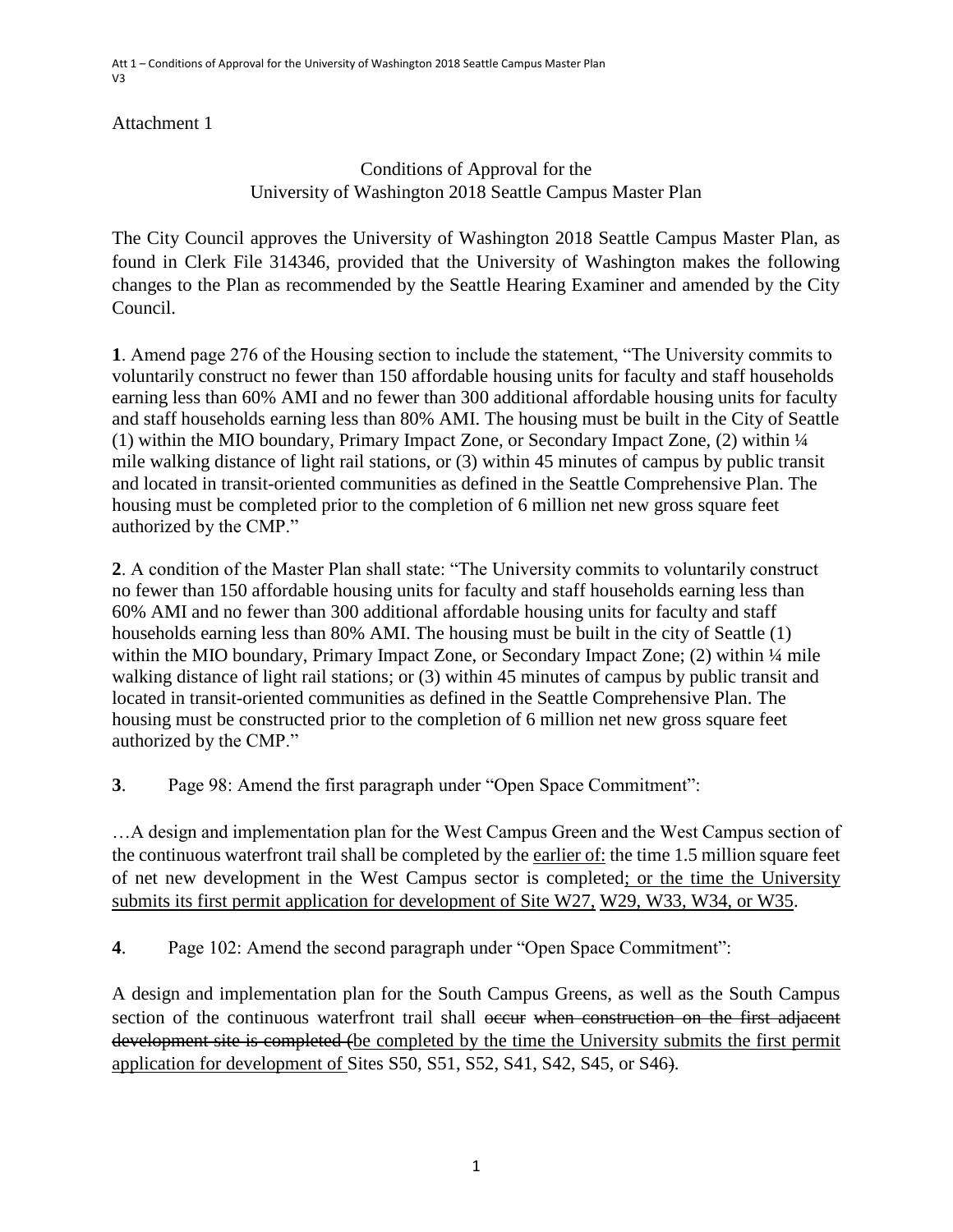**5**. Page 104: Amend the second bullet under "Open Space Commitment":

Construction Completion of the East Campus section of the continuous waterfront trail shall align with be completed by the earlier of: completion of construction of the 750,000 gross square feet of net new development allowed in East campus under the CMP; or exhaustion of the 6 million square foot growth allowance.

**6**. Page 240: Amend the last three sentences of the first paragraph under "West Campus Green and Plaza":

A design and implementation plan for West Campus Green and West Campus section of the continuous waterfront trail shall be completed by the earlier of: the time 1.5 million square feet of net new development in the West Campus sector is completed; or the time the University submits its first permit application for development of Site W27, W29, W33, W34, or W35. A concept plan for all three sections of the continuous waterfront trail-West, South, and East-shall also be completed at this by that time. The concept plan for the continuous waterfront trail shall be reviewed by SDCI for compliance with the City's Shoreline Management Master Program and the University's Shoreline Public Access Plan. The continuous waterfront trail design and implementation plan for the South and East campus sectors shall include convenient pickup and drop off facilities and signage throughout the length of the trail that reflects local Native American history.

At the latest, e Construction of the West Campus Green and the West Campus section of the continuous waterfront trail shall occur when shall be completed by the earlier of: completion of 3.0 million gross square feet of net new development in the West Campus Sector; at the completion of adjacent development sites W29, W33, and W34; or the exhaustion of the 6 million gross square foot growth allowance. The University shall complete construction of the "Plaza" prior to completion of development of Site W29. The University shall complete construction of the "Belvedere" prior to completion of development on Site W27. The Plaza and the Belvedere are identified on page 98.

**7**. Page 240: Amend the second paragraph under "South Campus Green":

A design and implementation plan for the Greens, as well as the South Campus section of the continuous waterfront trail shall <del>occur when construction on the first adjacent development site is</del> completed be completed by the time the University submits the first permit application for development of Site (Sites S50, S51, S52, S41, S42, S45, or S46).

**8**. Page 240: Amend the third paragraph under "Continuous Waterfront Trail":

Construction of theThe East Campus section of the continuous waterfront trail shall align with be completed by the earlier of: completion of construction of the 750,000 gross square feet of net new development allowed in East campus under the CMP; or exhaustion of the 6 million square foot growth allowance.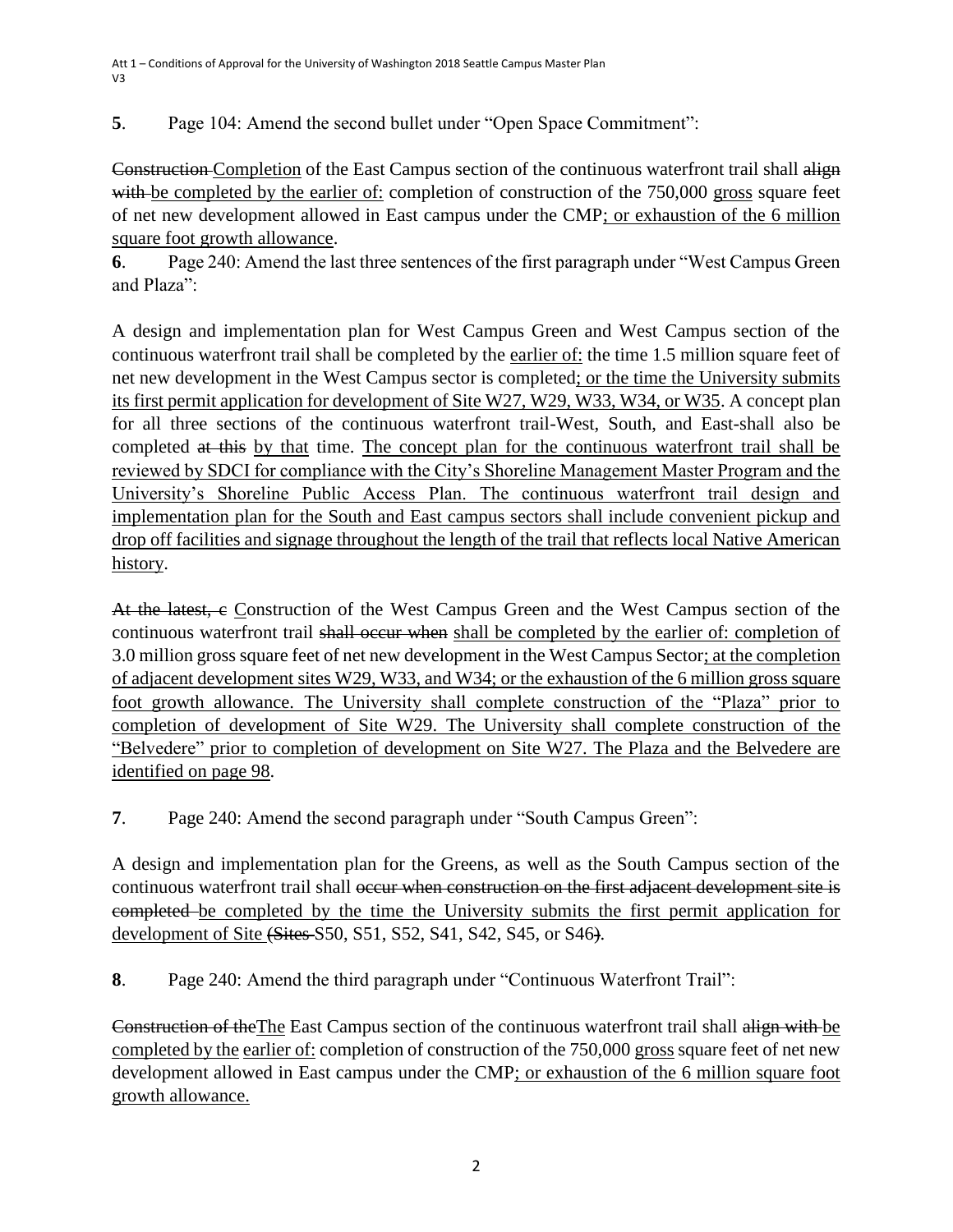**9**. The University shall include updates about the progress of the planning and completion of the West Campus Green, the South Campus Green, and the continuous waterfront trail in the annual reports to the City.

**10**. Page 239: Add a new section to the beginning of the page:

### ACTIVE STREET-LEVEL USE AND TRANSPARENCY

Active street-level uses shall be located within buildings that are adjacent to the following locations: City of Seattle right-of-way in the West Campus sector, mid-block corridors in all sectors, the West Campus Green Plaza and the Belvedere, the South Campus Green, and the continuous waterfront trail. Active street-level uses include commercial uses, child-care facilities, multi-use lobbies, lounges, study spaces, and active academic uses like classrooms, labs, libraries and hands-on collaboration spaces. All buildings with required active street-level use shall provide transparency within 2-8 feet above the sidewalk along 60% of the building façade. Where active street level uses are required, street-level parking within structures, excluding driveway access and garage doors or openings, is prohibited unless the parking is separated from street-level streetfacing facades by active street level uses that comply with the use and transparency requirements of this paragraph.

**11.** Amend the first two paragraphs under "Parking" on pages 240 and 241 to remove the student parking requirements, as follows:

### PARKING

Parking is planned on a campus-wide basis, and needs for parking near new development are assessed concurrently with development planning. Parking spaces may be located in any sector to accommodate need. There is no minimum parking requirement. Overall, motor vehicle parking is limited to a maximum of 9,000<del>12,300</del> spaces within the MIO (the "parking cap"). Service and load zones, parking for student housing, and accessory off-campus leased or owned spaces are not counted toward the parking cap. Above-ground parking is not counted against the net new 6 million square foot growth allowance in the CMP.

Minimum parking standards for new student housing will be one space per unit for family housing and spaces for up to 4 percent of total residents for single student housing.

**12**. Page 68: Under "Parking Lot Typologies," amend the first paragraph as follows:

### PARKING LOT TYPOLOGIES

Parking on campus is provided through surface, structured, and underground parking lots of varying sizes. As the campus has grown, surface parking lots have increasingly been replaced by buildings, sometimes without replacing lost parking capacity on that site. 1991, the University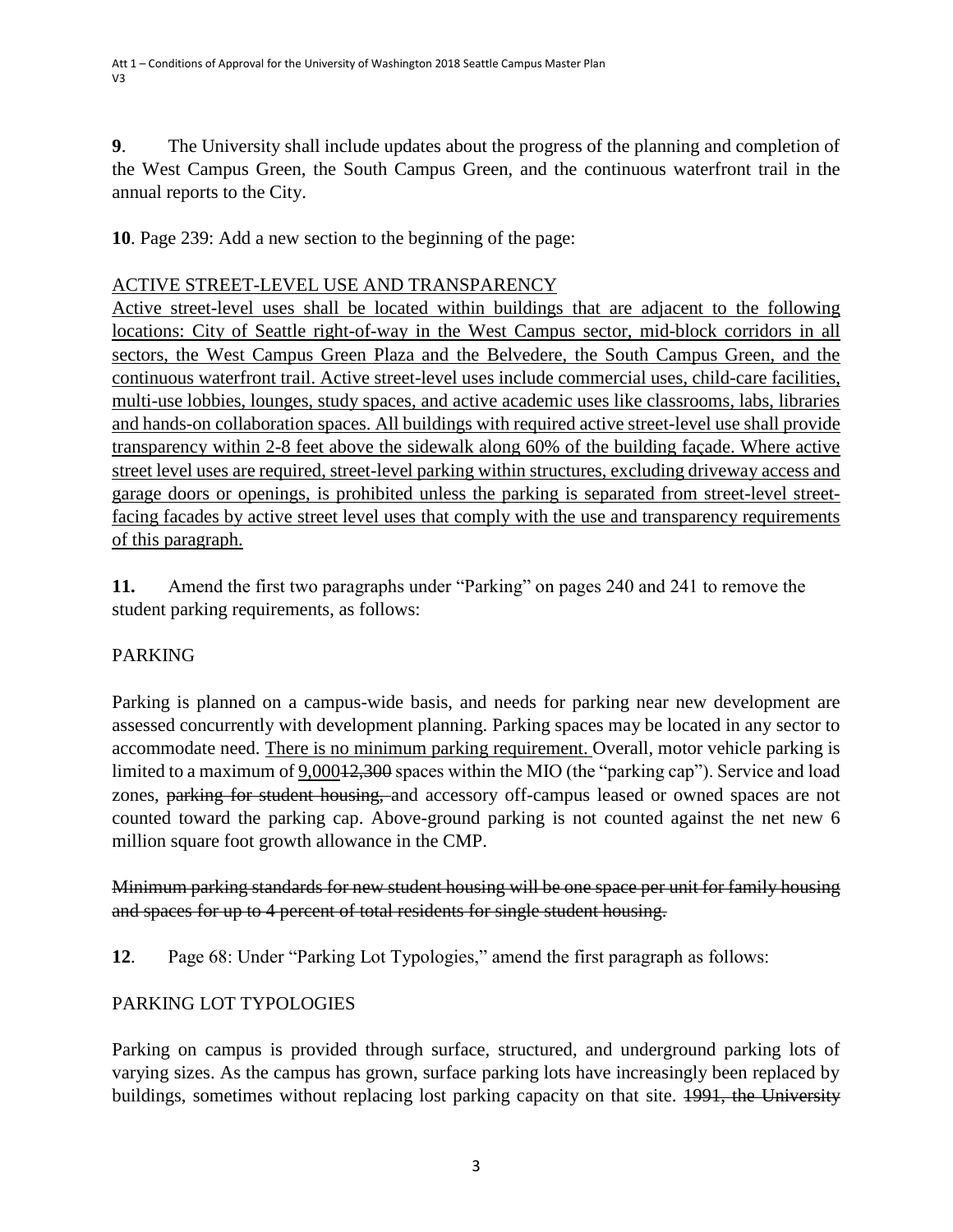agreed to a parking space cap of 12,300 in the MIO and that same cap is in place today, 25 years later. A parking limit of 9,000 spaces is established to reflect parking use and to discourage singleoccupancy vehicular access to the campus.

**13**. Amend the last paragraph on page 68 as follows:

The following types of spaces are excluded from the parking space cap and the parking count in the table: bicycle, loading spaces, the UW vehicle, physical plant vehicle, shuttle, UCAR, and miscellaneous restricted parking spaces, and parking associated with residence halls.

**14.** Amend Table 5 on page 68 of the Master Plan to include parking associated with residence halls.

**15**. Page 68: Table 5. "Existing Parking Lots within Parking Spaces Cap, 2016" amend the notes at the bottom of the table as follows:

Total – 10,667 Parking Cap –  $\frac{12,3009,000}{4}$  Under Over Cap –  $\frac{1,6331,667}{4}$ 

**16**. Page 120: Under "Parking," amend the first paragraph as follows:

## PARKING

The existing parking cap of 12,300 parking spaces remains unchanged is reduced to 9,000 parking spaces. All new parking shall remain within the 9,000 12,300 parking spaces cap.

**17**. Page 240: Under "Parking," amend the first paragraph as follows:

# PARKING

Parking is planned on a campus-wide basis, and needs for parking near new development are assessed concurrently with development planning. Parking spaces may be located in any sector to accommodate need. Overall, motor vehicle parking is limited to a maximum of 9,000 12,300 spaces within the MIO (the "parking cap"). Service and load zones, parking for student housing, and accessory off-campus leased or owned spaces are not counted toward the parking cap. Aboveground parking is not counted against the net new 6 million square foot growth allowance in the CMP.

**18**. Page 241: Under "Parking," amend the paragraph in the middle of the page:

Parking access is preferred from streets owned by the University. Where necessary, parking access from streets that are not owned by the University shall be allowed based on the following hierarchy of preference (from most preferred to least preferred). A determination on the The final access location shall balance the need to minimize safety hazards and the feasibility of the access location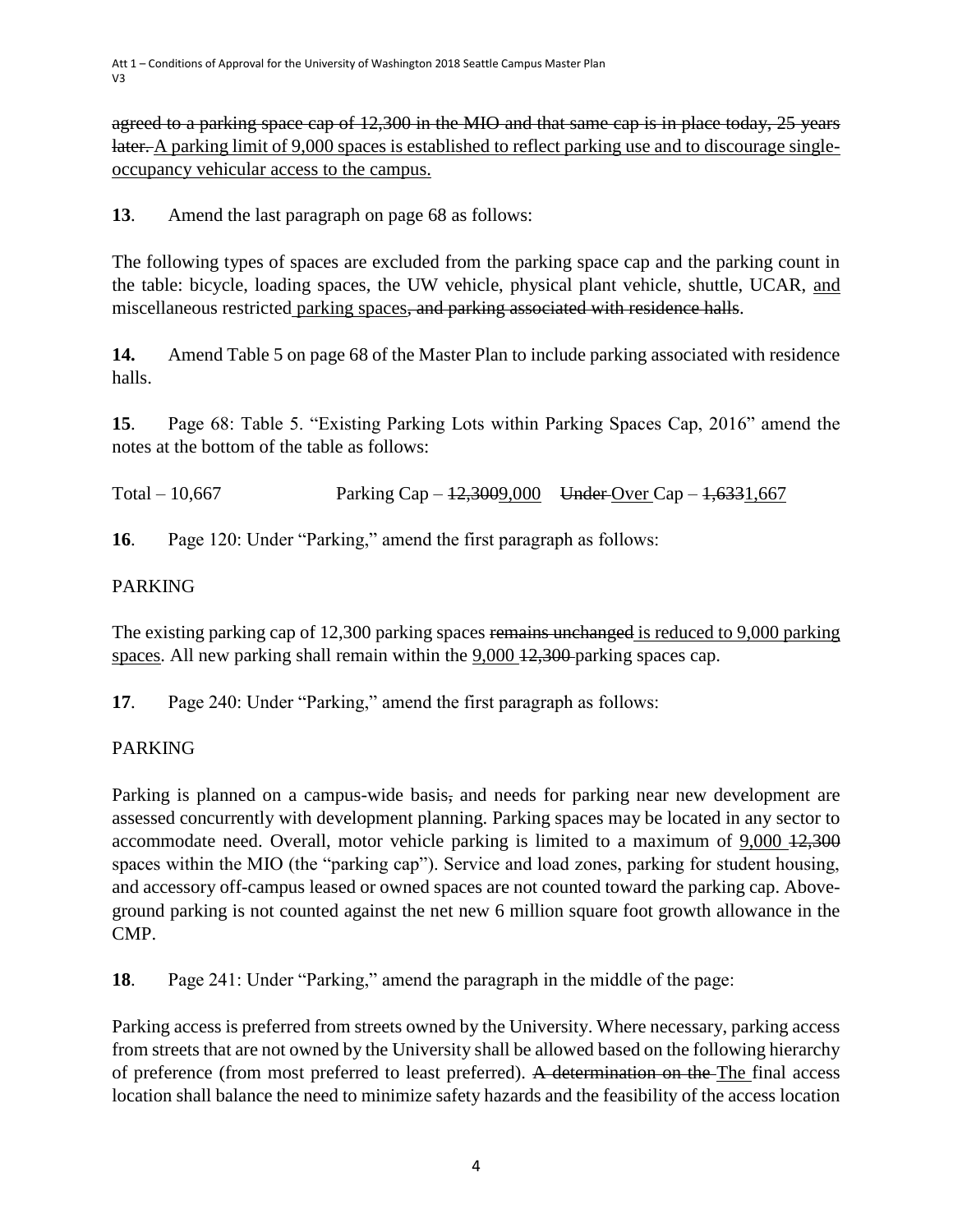based on topography, transit operations, bike infrastructure, vehicle movement, and other considerations. A determination on the final access location shall be made by SDCI, in consultation with SDOT, based on this hierarchy:

•1. Alley

- •2. Local Access Road
- •3. Minor Arterial
- •4. Major Arterial Street
- •5. Major transit street or street with bicycle facility
- •6. A Designated Neighborhood Green Street

**19**. Page 260: Under "Introduction," amend the last paragraph on the page as follows:

To reinforce the University's commitment to limiting auto travel, the University shall continue to cap the number of parking stalls available to commuters within the Major Institution Overlay boundary to 12,300 9,000. This parking cap has remained unchanged since 1984.

**20**. Page 242: Under "Public Realm Allowance," amend the second paragraph:

The public realm allowance refers to a minimum zone between the street curb and the edge of building facade, and is intended to provide space for a comfortable and desirable pedestrian experience. The public realm allowance proposed are based upon and maintain the current street widths which the University understands to be sufficient. City of Seattle right-of-way widths are determined by SMC Chapter 23.53 and the Street Improvement Manual, or functional successor. Where required, improvements within the public realm allowance shall comply with any applicable Green Street Concept Plan. The existing curb-to-curb width, plus the linear square feet associated with the public realm allowance defines the extent of impact on development sites.

**21**. Page 251: Under "Upper Level Setbacks," amend the first paragraph under "First Upper Level Setback":

Sites with building Buildings with footprints that exceed 30,000 square feet shall maintain a minimum upper-level setback of 20' along sides of the building where the height exceeds the 45' podium. Sites with building Buildings with footprints smaller than 30,000 square feet and whose building height exceeds the 45' podium height shall maintain a minimum upper-level setback of 20' along at least two edges of the podium. The required upper-level setback shall be provided along the street or major public open space façade if one exists. If necessary to allow flexibility and modulation of the building form, a maximum of 50 percent of the building perimeter may extend up to 90' without a setback.

**22**. Page 251: Under "Second Upper Level Setback," amend the first paragraph as follows:

To create a more gradual transition between University and non-University property, an additional upper level setback shall be required on building edges identified within the Development Standards and Design Guidance maps, pages 174, 189, 298, and 226. for University property as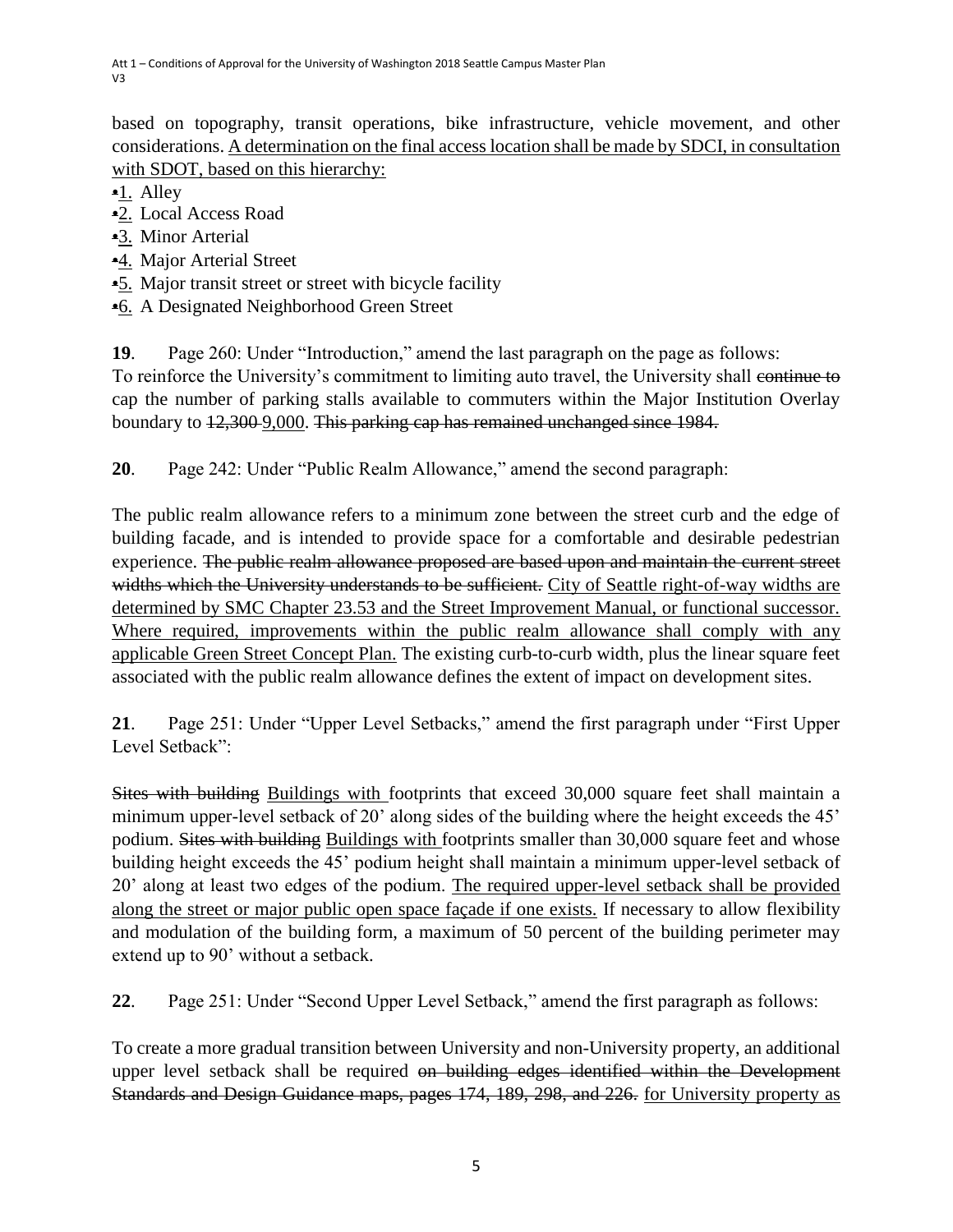follows: sites with building buildings with footprints that exceed 20,000 square feet and whose building height exceeds 160' that are located along University Way and Campus Parkway, shall be are required to step back an additional 20' at 90' in height along a minimum of one façade, generally the facade facing the more prominent street edge. Sites with building Buildings with footprints that exceed 20,000 square feet and whose building height exceeds 160' that are located along Pacific Street, shall beare required to step back an additional 20' at 120' in height along a minimum of one façade, generally the façade facing the more prominent street edge. The required second upper-level setback shall be provided along the street or major public open space façade if one exists.

**23**. Page 239: Under "Ground Level Setbacks," amend the third paragraph:

Setbacks may be averaged horizontally or vertically. University structures across a City street or alley from commercial, mixed use, manufacturing, or industrial zones outside the MIO boundary shall have no required ground level setbacks. Pedestrian bridges, retaining walls, raised plazas, sculpture and other site elements shall have no required setbacks-requirements.

**24**. Page 156: Amend the paragraph under "Gateways":

The University's UW-Seattle campus is embedded within the larger urban fabric of the city and has multiple points of access. Gateways, including NE 45th Street at 15th Avenue NE, the "landing" of the University Bridge at NE 40th Street, and NE 45th Street at 25th Avenue NE, serve as important access points for pedestrians, bikes, and vehicles, and may provide a welcoming and clear sense of arrival on campus. Gateways also form key points of connectivity between campus sectors. Gateways should include visual enhancements that signify entries into the community, such as landscaping, signage, artwork, or architectural features that will be installed at the discretion of the University.

**25**. Page 232: Amend the second bulleted paragraph:

A new development site: A proposal for a development site not previously approved under the Master Plan is considered a proposed change to the Master Plan and will comply with the City-University Agreement Section II.C.1 – 5, Changes to University Master Plan. shall constitute an exempt Campus Master Plan change, unless the proposal requires a Plan amendment according to the provisions of the City-University Agreement because the Director of SDCI (or its successor department) determines that the specific use proposed for a site, within the broad use categories permitted in tables 14 through 17, is inconsistent with the guiding principles or polices of this Campus Master Plan, or because of the use relationship to, or cumulative use impacts upon, area surrounding the University boundary.

**26**. Page 233: Remove the two bulleted paragraphs.

**27**. Page 261: Amend the first bulleted item and the first sentence of the third bulleted item: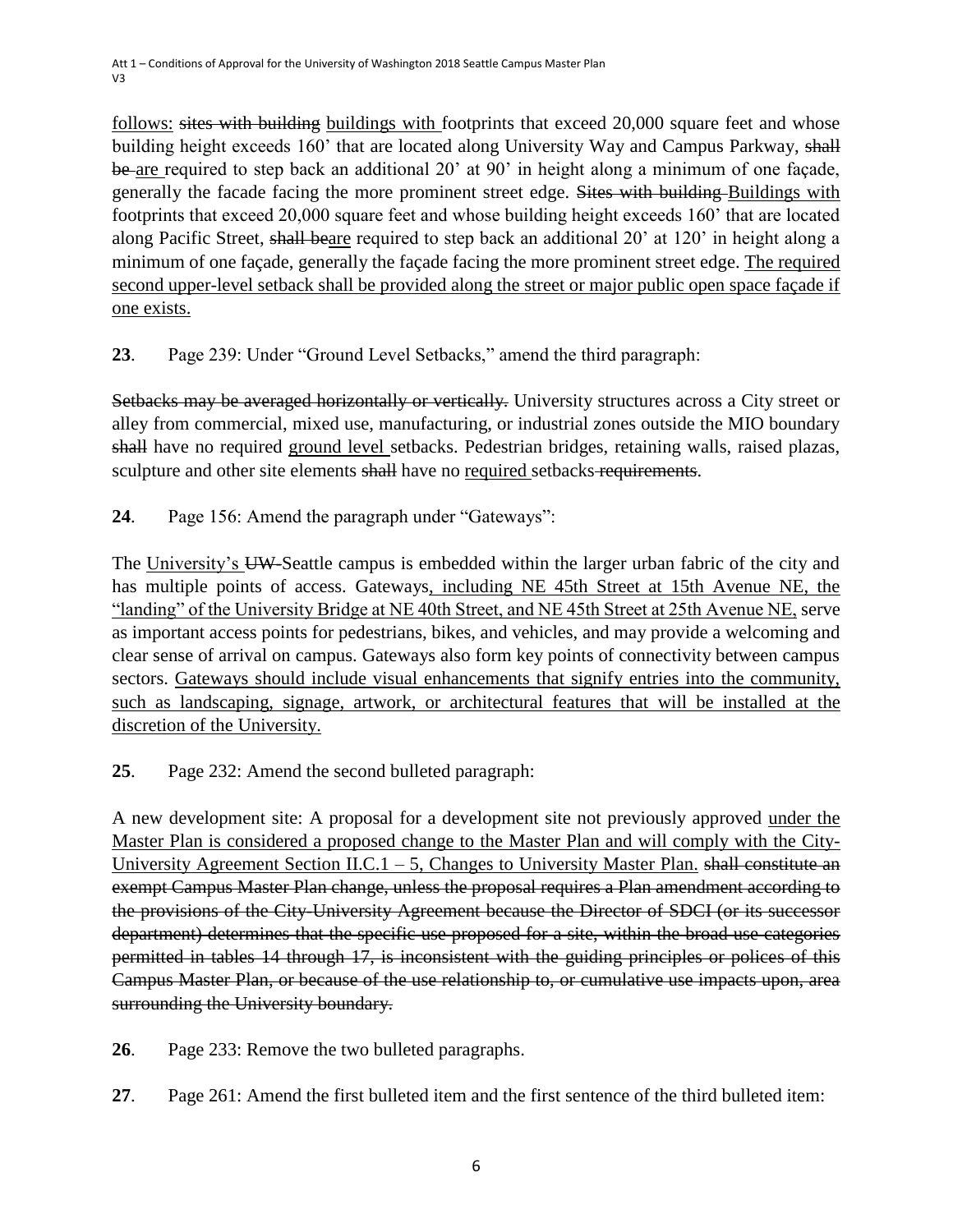"Convene a transportation agency stakeholder meeting, at least quarterly, to review progress and discuss unforeseen transportation challenges and opportunities. Meeting attendees may comment on but do not have authority to set TMP priorities."

"Conduct an annual survey and provide the results of its efforts to the City-University Citizen Advisory Committee (CUCAC), SDOT Director, SDCI Director, Seattle City Council members, transportation agency stakeholders, and transit agency partners."

**28**. Page 261: Under "Monitoring and Reporting," amend the text following the bulleted items:

The University's TMP SOV rate goal is 17% as of the date of this Plan. The goal shall decrease to 15% one year after the opening of the Northgate Link Extension, to 13% one year after the opening of the Lynnwood Link Extension, and to 12% by 2028 or upon the development of six million net new gross square feet, if occurring earlier than 2028 (but no sooner than the opening of the two Link extensions identified above.)

If the University fails to achieve the applicable SOV rate goal, the University shall take steps to enhance the TMP to increase the likelihood that the goal will be achieved. Additional measures will be chosen by the University and may include, but are not limited to:

- Providing a transit pass that covers all transit trips with a minimum University subsidy of 50% for faculty, staff, and students, pursuant to SDCI Director's Rule 27-2015 and SMC 23.54.016
- Replicating the student U-Pass "opt-out" program with faculty and staff to encourage participation among campus populations less likely to use transit
- Expanding the U-Pass to integrate payment for other transportation options, such as car-share or bike-share
- Implementing performance-based parking strategies, including charging more for high-demand parking lots
- Replacing monthly parking permits with a pay-by-use parking payment model

In 2028, ilf the University has not failed to timely reached its SOV rate goal of 17%, 15%, 13%, or 12% for a period of 24 months after the deadlines identified above have been reached, the Director of Seattle Department of Construction and Inspections (SDCI) or its successor agency shall not issue master use permits or building permits shall not be issued for proposed development (other than maintenance, emergency repair, or other minor projects) within the MIO. if the University exceeds the 15% SOV goal over two consecutive years beginning in 2029. The Director of the Seattle Department of Construction and Inspections (SDCI)(or its successor agency) The SDCI Director shall withhold permits deny permit applications until the University has it has been reasonably demonstrated to the satisfaction of the Director that it will implement additional mitigation measures shall be implemented that shall meet or restore the University student, faculty,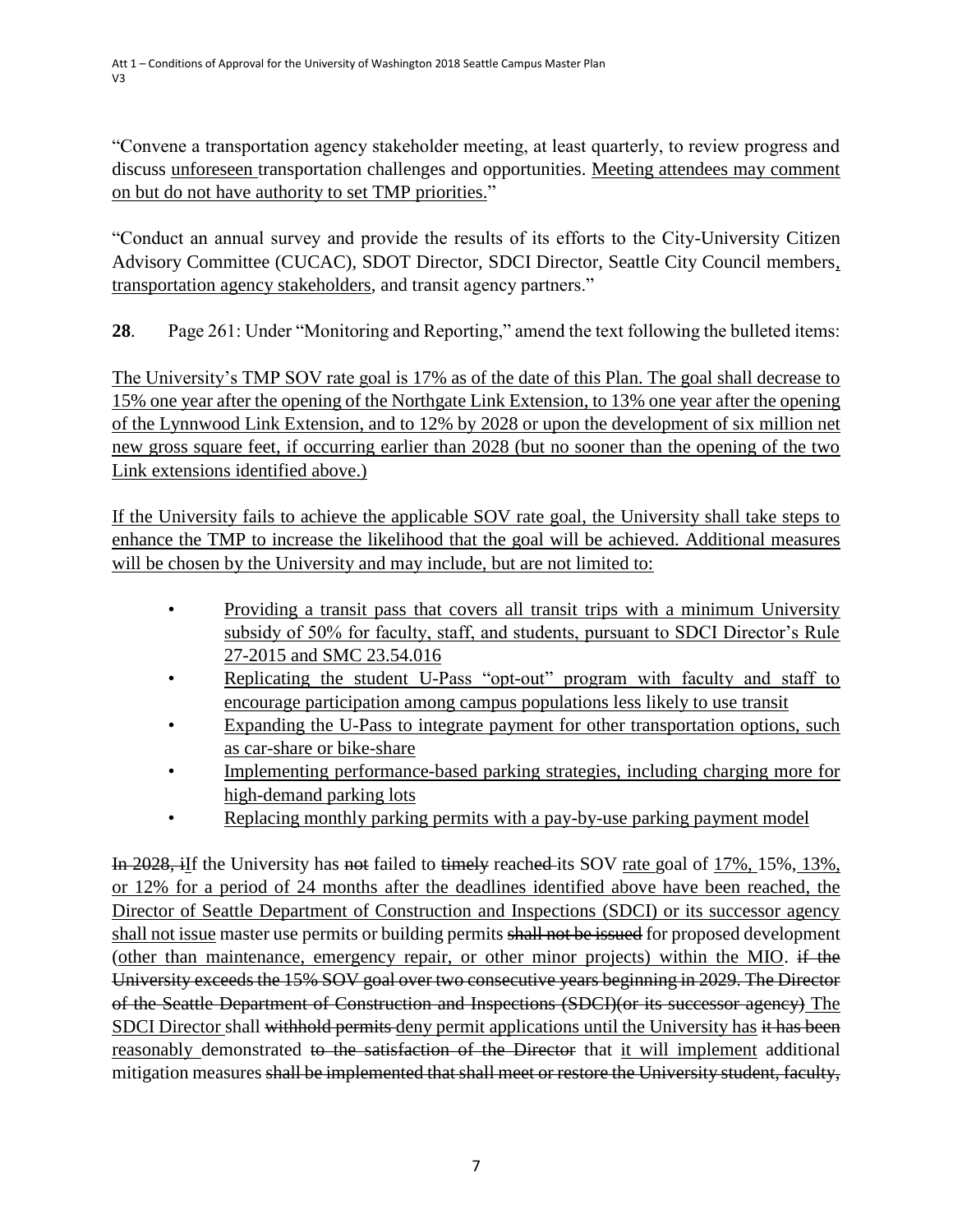and staff that will achieve the SOV rate to 15%. This measure shall not be applied to maintenance, emergency repair, or other minor projects proposed by the University.

**29**. Pages 50-51: Under "Movement to and from Campus" amend this section as follows:

## MOVEMENT TO AND FROM CAMPUS

The University of Washington has an extremely desirable mode split—a term used to describe the various ways students, faculty and staff travel to and from campus. Its single occupancy vehicle (drive-alone) rate is low at  $20\frac{17}{20}$  percent of campus commutes, while walking, biking and transit collectively account for 72 76 percent of campus commutes. The introduction of light rail is anticipated to further modify the mode split. The mode split is discussed in greater detail in the Transportation Management Plan Chapter, the University of Washington Master Plan Seattle Campus Annual Reports, and the Transportation Discipline Report in the CMP EIS.

The mode split aligns with the findings from the campus wide MyPlaces survey as part of the Campus Landscape Framework, in which individuals were asked to identify key campus gateways, or locations at which individuals enter the campus. Details of the mode split analysis methods and history are provided in the Transportation Discipline Report of the CMP EIS. In the mode split analysis, the intersection of 15th Avenue NE and Campus Parkway emerged as the primary gateway to campus, which aligns with Campus Parkway's identity as one of two significant transit hubs near campus (the second hub is located at the Montlake Triangle). Additional gateways are also located along 15th Avenue NE and at the intersection of 45th Street and Memorial Way, which further reinforces the need to better integrate the entrances to campus with the surrounding urban context. Fewer gateways were identified along the edges of East Campus, which signals the need to improve connections between the Central and East Campus sectors generally.

The campus wide mode split for faculty, staff and students is taken from a U-Pass survey of travel modes to the campus in the morning. The 2015 survey's results are were consistent with survey results from the last decade, and showed the drive alone to campus rate is was approximately 20%; however, However, the 2016 survey's results, which represent the conditions after the opening of the Husky Stadium light rail station, indicate a drive alone rate of only 18%17%. The Transportation Discipline Report describes the analysis and is was based on the more conservative 20% drive alone mode split from 2015. The Campus Master Plan is based on the 2016 mode split of 17%.

**30**. Pages 51: Figure 32. 2015 Mode Split (Morning Arrivals to Campus):

Update Figure 32 to reflect the 2016 Mode Split from the 2016 U-Pass annual survey results.

**31**. Page 260: Under "Introduction," amend the second paragraph: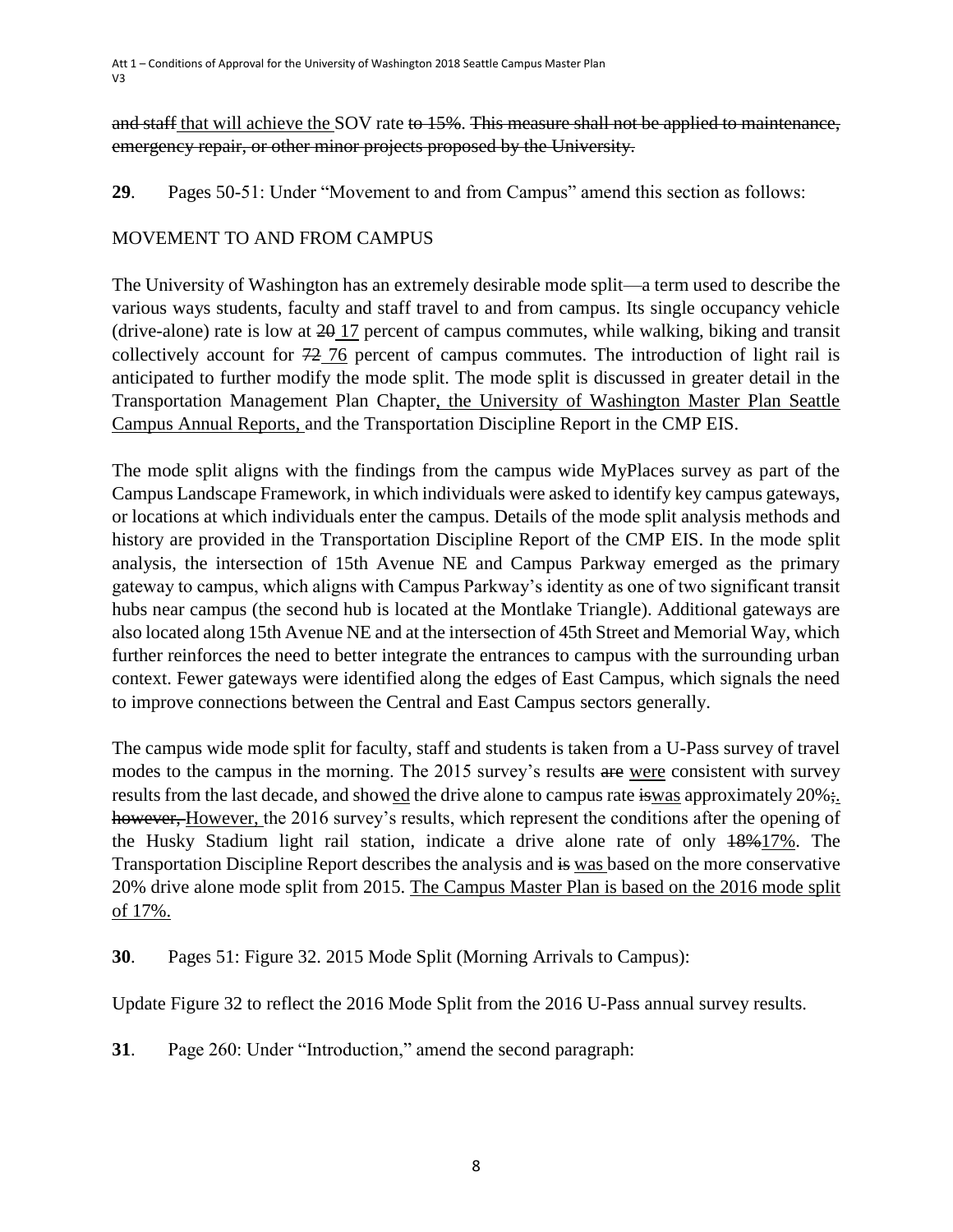Beginning in 1983, the University's commitment to managing its transportation impacts was formalized in its Transportation Management Plan, which embodies the intent to expand commuting options for University students, staff, and faculty, and to shift travel habits away from single occupancy vehicles. The primary goal of the University's TMP is to reach a  $15\%$ -12% single occupancy vehicle rate by 2028. Through its active and innovative efforts, the University has successfully kept single occupant vehicle trips under 1990 level despite a 35% increase in campus population.

# **32**. Page 260: Under "Transportation Management Plan Goal"

Limit the proportion of drive-alone trips of student, staff and faculty to 15% by 2028. One year after opening of the Northgate Link Extension, to 13% one year after opening of the Lynnwood Link Extension and 12% by 2028 or the development of six million net new gross square feet, whichever is earlier (but no sooner than the opening of the two Link Extensions).

**33**. Maintain the existing MIO height limitations for properties along University Way north of Campus Parkway (105' for Site W19 and 65' for site W20). Amend Table 10: Maximum Building Ht. Limit and Figures 125, 150, 153 and 191 to show the MIO height limitation of 105 ft. for Site W19 and 65 ft. for Site W20.

**34**. Limit structure height on development sites W31 and W32 to 30 ft. and amend Table 10 "Conditioned Down Building Heights" accordingly.

# **35**.

(a) Pages 208 – 209 (Figure 169): Change to a Secondary Access Corridor the Priority Pedestrian Connector that extends southward from the northern end of Portage Bay Vista. Also change to Secondary Access Corridors two of the three northeast-southwest-oriented Priority Pedestrian Connectors (the three that are perpendicular to NE Pacific St.). List the symbols used to identify the Secondary Access Corridors in Figure 169's key on page 209 under "Development Standards."

(b) Page 240: Under "South Campus Green," add the following to the end of the second paragraph:

The design and implementation plan for the Greens and South Campus section of the continuous waterfront trail shall include the final locations and dimensions of mid-block corridors, secondary access corridors and priority pedestrian connectors represented in Figure 169.

(c) Page 244: Add the following new development standard before "Shorelines":

Secondary Access Corridors

Secondary access corridors are required in the approximate locations identified in Figure 169. Secondary access corridors are to be welcoming pedestrian corridors that provide public access,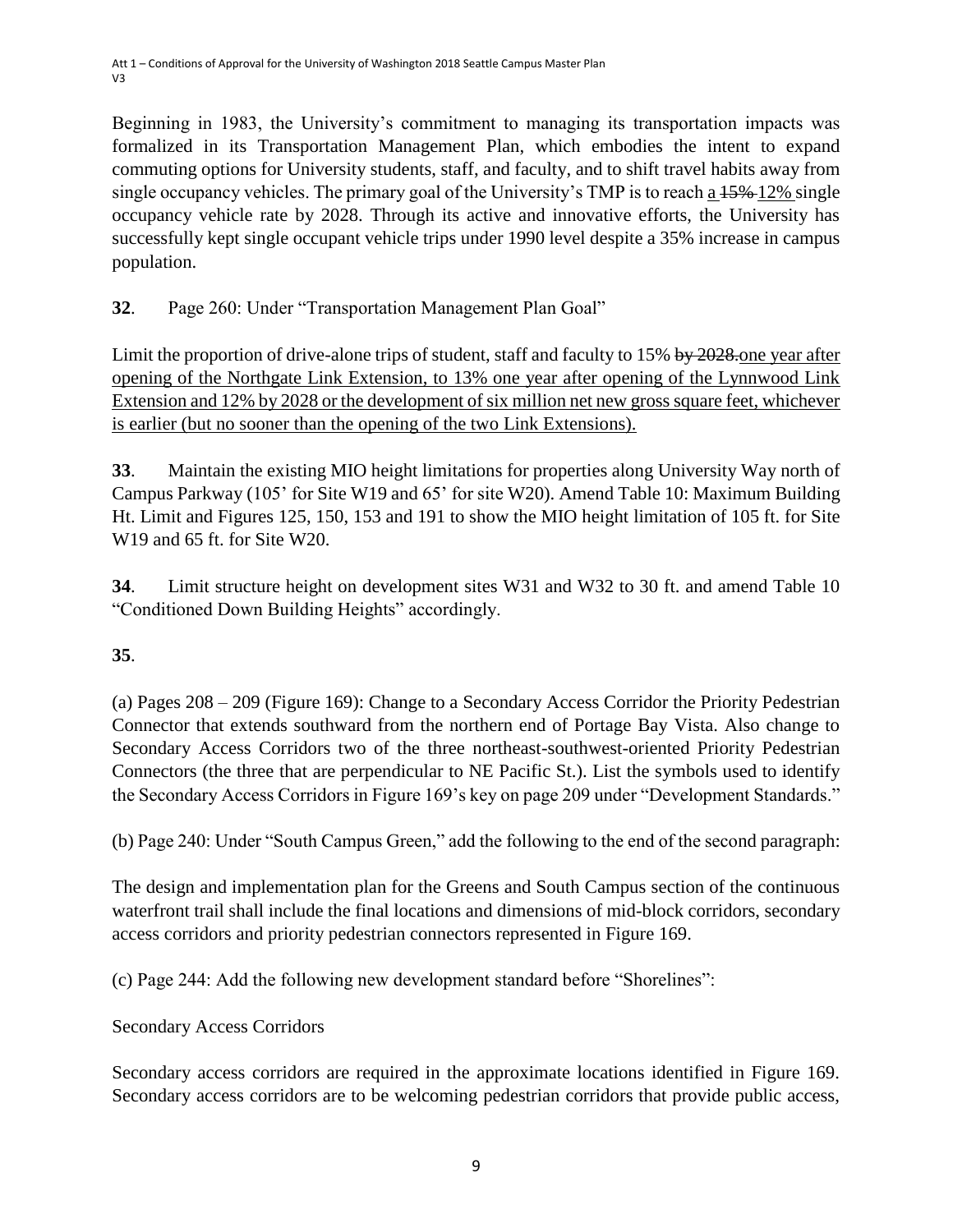and views where possible, from NE Pacific Street into the South Campus and South Campus section of the continuous waterfront trail. These corridors shall be a minimum width of 12' and, where possible, open to the sky.

**36**. Page 251: After the last paragraph under "View Corridors," add:

When proposing to develop sites adjacent to or within the 12 view corridors described on Table 19 (pages 252 and 253), the University shall provide more detailed analysis of the existing or proposed views and demonstrate how the proposed development will maintain existing or proposed view corridors.

**37**. Page 252: Amend the View Corridor 8 description as follows:

View: Looking south at Portage Bay. The Mercer Court Apartments frame the east edge of the view corridor, with the tower of the proposed development site W37 framing the west edge. The view is of Lake Union generally to the southwest from the west pedestrian walkway along the University Bridge, at the edge of the existing UW Northlake building.

**38**. Page 253: Replace the View Corridor 8 graphic with the new one the University submitted to SDCI that is consistent with other view corridor graphics in terms of formatting.

**39**. Page 6: Amend the third paragraph under "Purpose and Context":

Work on this CMP began in 2015 so that by 2018, the 2018 CMP would be in place to accommodate the Seattle campus' growth demands. Between 2015 and 2018, the University of Washington developed this long-term vision for the Seattle campus as well as a 10-year conceptual plan for campus growth that balances provides for the preservation of historic campus assets with intensive investment.

**40**. Page 8: Amend the paragraph under "Guiding Principles":

The CMP creates a framework designed to enable the UW's continued evolution as a 21<sup>st</sup> century public higher education research and service institution. The CMP balances provides for the preservation of historic campus assets with increased density, and relies on the University's strategic goals, academic, research, and service missions, and capital plan objectives, to inform the physical development of the campus. Five overarching principles guide the 2018 CMP:

**41**. Page 24: Amend paragraph Nos. 1, 3, and 5 under "Regulatory Authority and Planning Process":

1. Pursuant to RCW 28B.20.130, Tthe University of Washington Board of Regents exercises full control of the University and its property has "full control of the University and its property of various kinds, except as otherwise provided by State law." Pursuant to RCW 36.70A.103 and .200,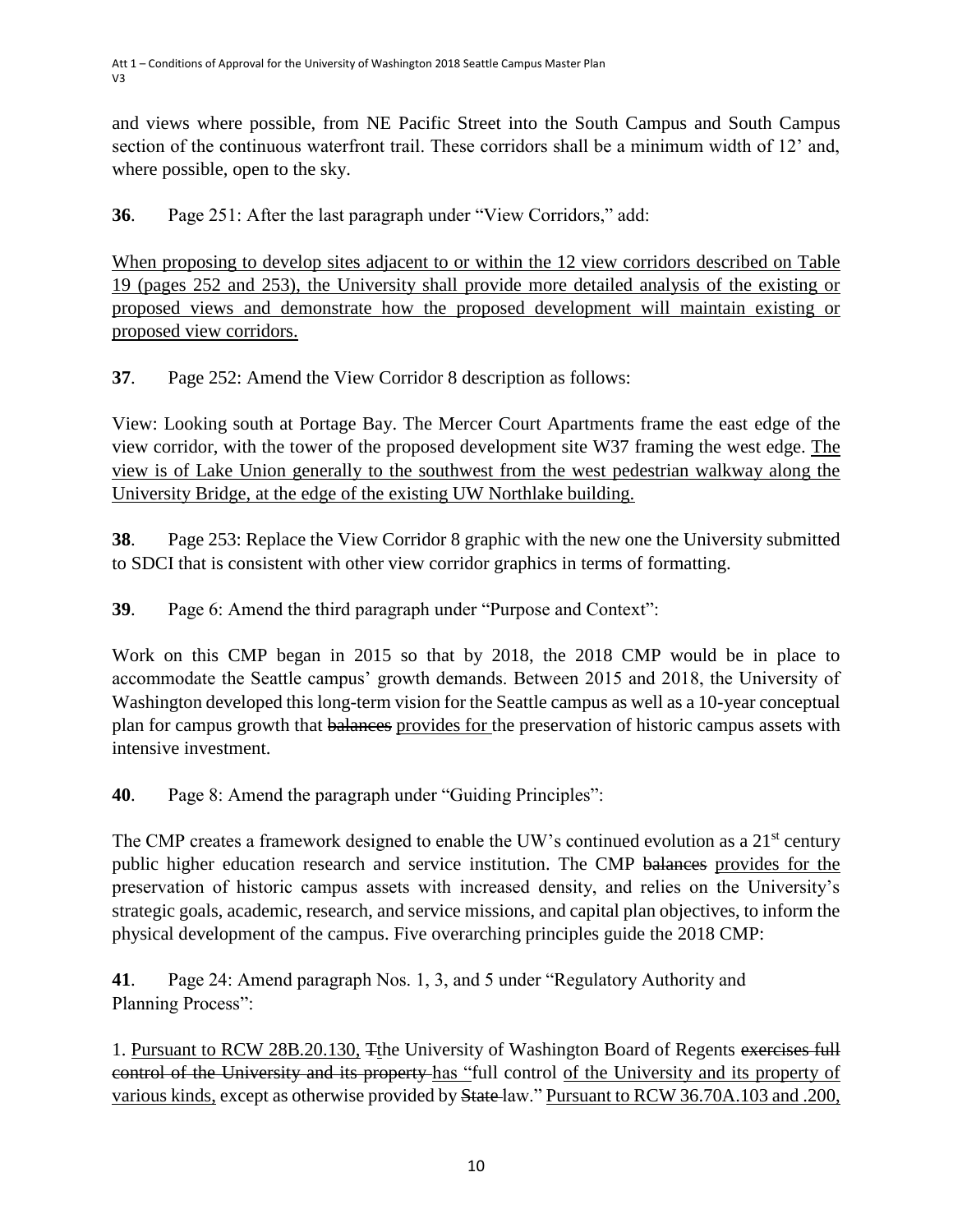"[s]tate agencies shall comply with the local . . . development regulations and amendments thereto adopted pursuant to this chapter," but "[n]o local . . . development regulation may preclude the siting of essential public facilities," including "state education facilities." The Washington Supreme Court has ruled that the University is a state agency and that the Regents' "full control" under RCW 28B.20.130 is limited by RCW 36.70A.103.

3. The City-University Agreement governs preparation of the CMP. Consistent with the City-University Agreement and the City's Major Institutions Code, Tthe CMP includes design guidance, development standards of the underlying zoning, and other elements unlike those applicable to other major institutions which differ from or are in addition to those included in the City's Major Institutions Code, consistent with the City-University Agreement. A Major Institution Overlay (MIO) district and boundaries are established through the CMP adoption and eCity ordinance.

5. The University shall comply with the provisions of the Seattle Shoreline Master Program and other applicable State or Federal laws. University development remains subject to City development regulations that do not constitute development standards of the underlying zoning and do not preclude the siting of an essential public facility within the meaning of RCW 36.70A.200.

**42**. Page 150: Amend the paragraph under "Introduction":

Chapter 6 contains detailed information on the 10-year conceptual plan for campus, including sector-by-sector descriptions of the design goals for each area. This Chapter further provides information on the University's Project Review Processes, and includes non-binding design guidance. Although non-binding, design guidance will be implemented through capital project design and environmental review carried out by the Architectural Commission, the University Landscape Advisory Committee, the Design Review Board (all as applicable), and project design teams. In a few places, Several figures reference development standards are referenced; these standards of the underlying zoning are set out and explained further as mandatory requirements in Chapter 7.

**43**. Page 151: Amend the paragraph under "Demolition":

Demolition is permitted prior to future development as long as sites are left in a safe condition and free of debris. Demolition may be permitted prior to future development where authorized by any required permit. Demolition permits are may be submitted in advance of a building site being selected for development and any grading work is reviewed under the Grading Code (SMC Chapter 22.170). Demolition of any structure, including any structure that is more than 25 years old or historic, is allowed if authorized by the UW Board of Regents.

**44**. Page 153: Amend the first four sentences of the first paragraph under "History of Stewardship by the Board of Regents":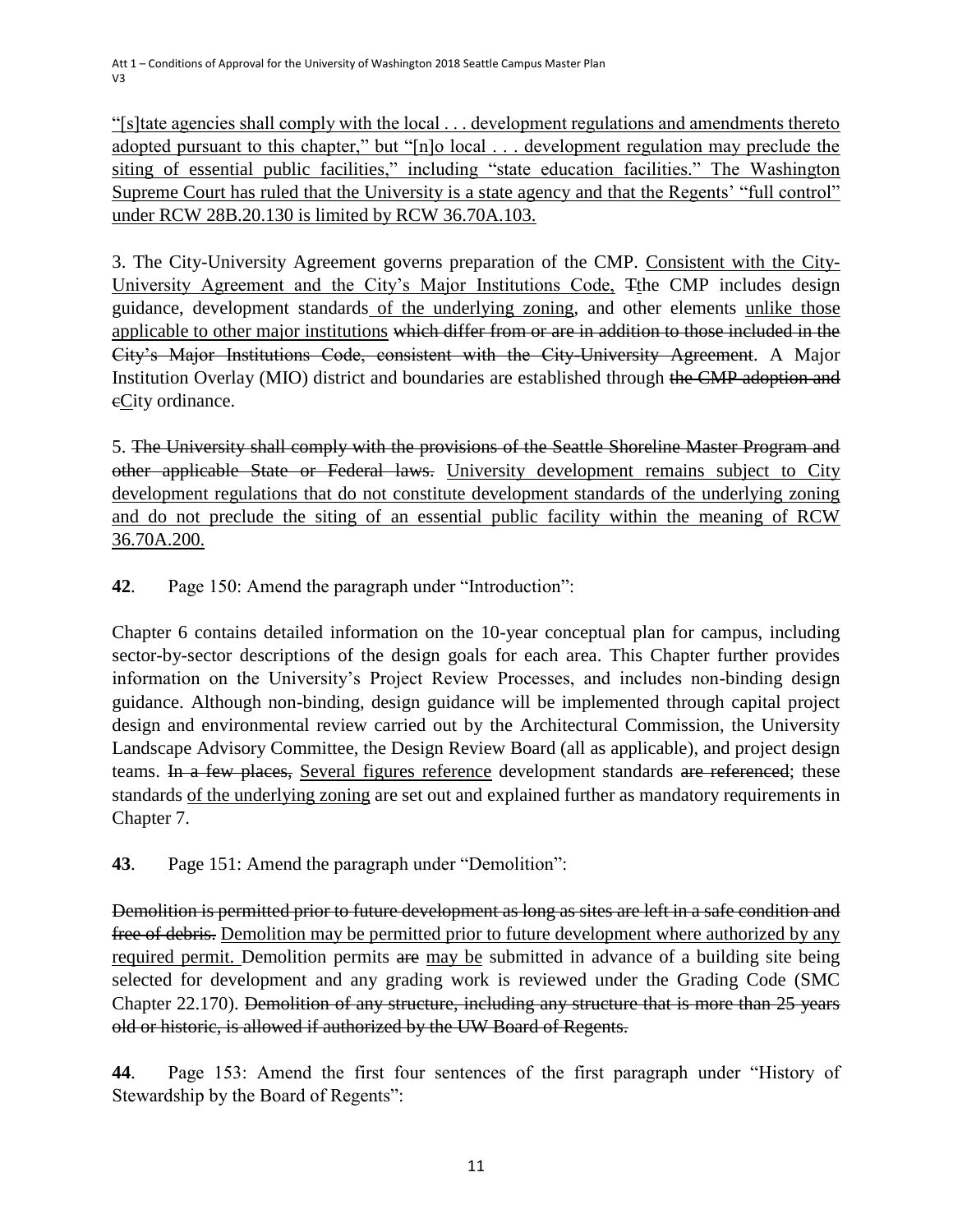Over the last century, the University of Washington Board of Regents has been the steward of the University of Washington campus. The Regents recognize the value of the campus setting to the University, the greater University area community, the City of Seattle, the State of Washington, and future generations. The University is As a state institution of higher education and a state agency. Pursuant to RCW 28B.20.130, the Regents "have full control and authority over the development of the campus of the university and its property of various kinds, except as otherwise provided by law." The institution is encumbered with a public purpose that is essential to the future of the State, and this purpose requires that the campus continue to be developed to meet the growing and changing education needs of the State. Pursuant to RCW 36.70A.103 and .200, "[s]tate agencies shall comply with the local . . . development regulations and amendments thereto adopted pursuant to this chapter," but "[n]o local . . . development regulation may preclude the siting of essential public facilities," including "state education facilities." The Washington Supreme Court has ruled that the University is a state agency and the Regents' "full control" under RCW 28B.20.130 is limited by RCW 36.70A.103.

**45**. Page 155: Amend the paragraph preceding "The Historic Resource Addendum (HRA)":

The review of historic resources on the campus utilizes the process stated above. In 2017, the Washington State Supreme Court concluded:

The plain language of the current statutes provide that the Regents' authority is subject to limitation by applicable state statutes, including the GMA's provision that state agencies must comply with local development regulations adopted pursuant to the GMA. UW property that is located in Seattle is thus potentially subject to the [the City's Landmarks Preservation Ordinance] absent a specific, directly conflicting statute.

*University of Washington v. City of Seattle*, 188 Wn.2d 823, 845, 399 P.3d 519 (2017). and does not include a review under the City of Seattle's Landmark Preservation Ordinance. The University's position is that it is not subject to the ordinance, as the University of Washington Board of Regents has full control and authority over all development on campus.  $^{\rm 1}$ 

<sup>+</sup>Arguments related to this topic have been heard by the Washington Supreme Court. A decision is pending.

**46**. Page 230: Amend the first paragraph under "Introduction":

Consistent with SMC 23.69.006.B, thisThis chapter outlines the development standards of the underlying zoning that guide proposed-regulate development within the campus boundaries. The City-University Agreement requires that all University of Washington development within the Major Institution Overlay (MIO) boundary follow the standards outlined in this chapter. While Chapter 6 includes design guidance to be used to achieve the design intent for the campus, this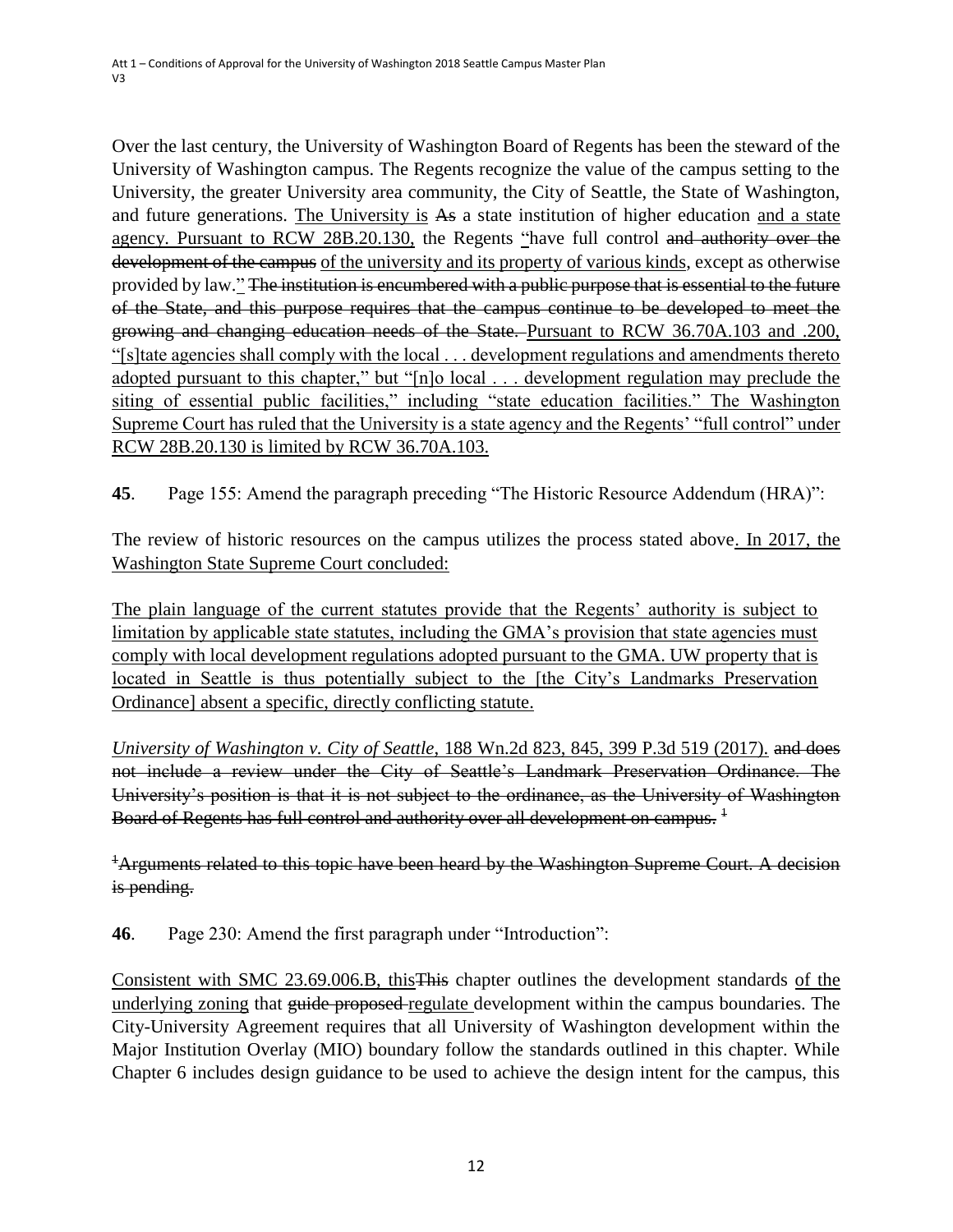chapter includes the required development standards of the underlying zoning for campus development.

**47**. Page 238: Delete all text in its entirety and replace it with the following:

Subject to a Major Institution Overlay (MIO), as shown on page 26, a variety of zoning designations make up the underlying zoning of the Campus. As of the date of this Master Plan, the development standards of the underlying zoning are found in the provisions of SMC Chapters 23.43 through 23.51B, SMC 23.54.016.B, and 23.54.030 relevant to those zones.

This Chapter contains the development standards that supplant the development standards of the underlying zoning within the MIO boundary as allowed by SMC 23.69.006.B and the City-University Agreement. The development standards in this Chapter are tailored to the University and its local setting, and are intended to allow development flexibility and improve compatibility with surrounding uses.

Development standards of the underlying zoning not addressed in the Master Plan may be developed in the future by the University, provided they are consistent with and guided by the goals and policies of the City-University Agreement, the goals and policies of this Master Plan, and the process for any amendments to the Plan required by the City-University Agreement. Lack of specificity in the Master Plan development standards shall not result in application of provisions of underlying zoning.

University development remains subject to all other City development regulations that do not constitute development standards of the underlying zoning and do not preclude the siting of an essential public facility within the meaning of RCW 36.70A.200.

**48**. Page 241: Delete the fifth, one-sentence paragraph under "Parking":

# All new development shall consider opportunities for bike parking facilities.

**49.** Page 267: "Bicycle," amend as follows:

Bicycle

Bicycling is a reliable, active, space-efficient, and carbon-free commute option for UW students, faculty, and staff. For neighborhoods close to campus, bicycling commuting times can rival those of transit or driving. Reliable door-to-door travel times likely contribute to the popularity (according to U-PASS survey data) of bicycling among faculty, who are otherwise more likely to drive alone. The University of Washington has long supported bicycle commuting through infrastructure and programming. Continued investment in the capacity and security of campus bicycle parking, quality of campus bicycle routes, and innovative educational and encouragement programming shall accommodate growth in the number of bicyclists reaching the growing campus.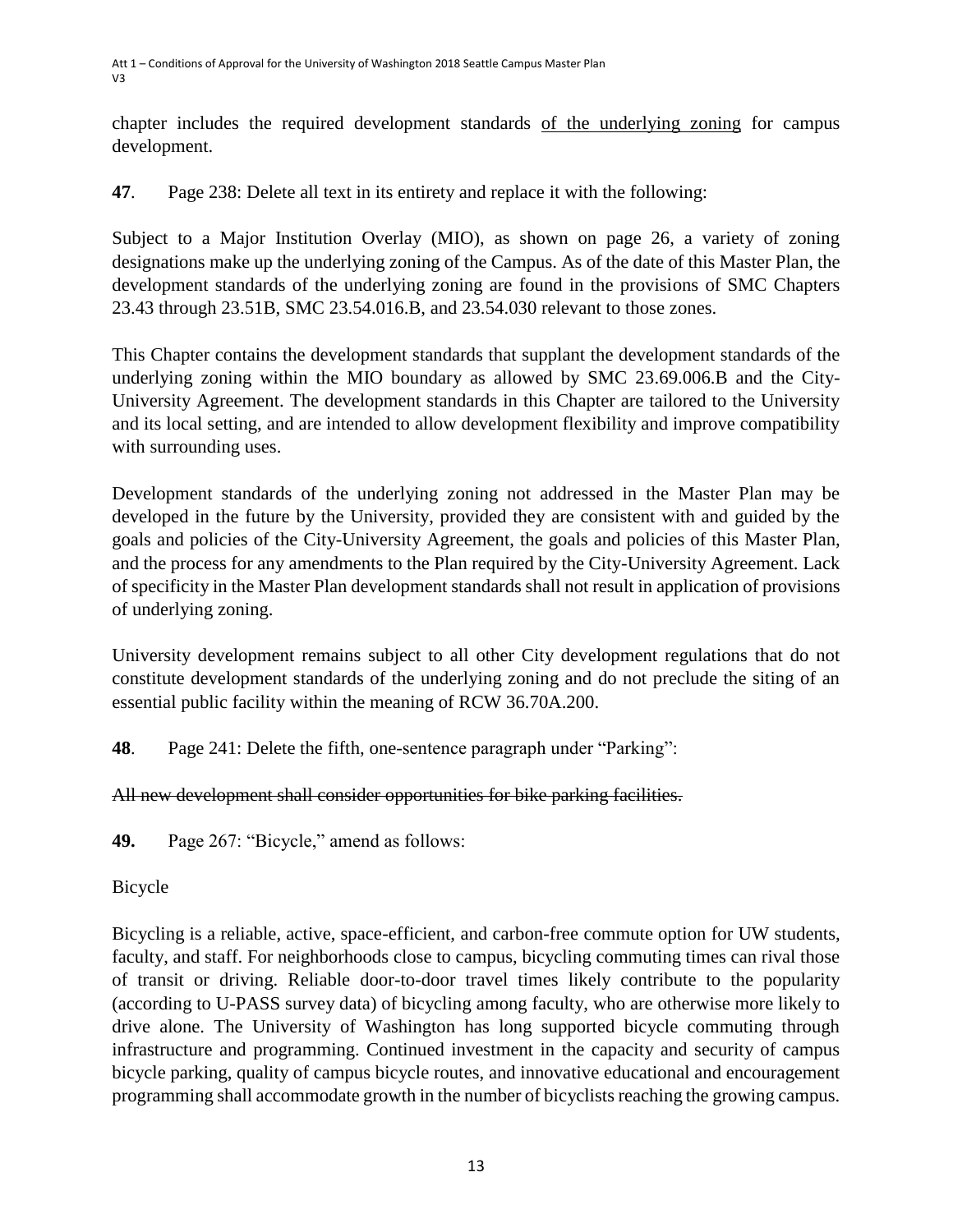The University of Washington currently supplies bicyclists with multiple locations for securing and storing their bicycles on campus. High security parking and showers are available at some campus locations for students, faculty and staff. Bike lockers and space in cages can be rented for a fee on a quarterly or annual basis. Bicycle routes on the Burke-Gilman Trail and University Bridge and elsewhere provide bike access to campus. The Burke-Gilman Trail provides excellent access to West, South and East Campus locations. Bike routes are outlined in the CMP. The University completed a corridor study and design concept plan for expansion of the Burke-Gilman Trail in 2012 and is working toward implementing these improvements as funding allows.

### POTENTIAL BICYCLE IMPROVEMENT STRATEGIES

- 1. Plan a comprehensive on-campus bicycle network that provides desirable bicycle facilities while reducing conflicts with other modes, enhancing the pedestrian experience throughout campus.
- 2. Work with partners to develop connections to and from key neighborhoods, regional bicycle facilities, and transit hubs.
- 3. Work with the City and transit agencies to improve sidewalks, transit stops, and other bicycle amenities near transit services and hubs including consideration of space for secure bicycle parking.
- 4. Coordinate with the City to create bicycle connectivity through the street network, particularly along the University Bridge, Montlake Bridge, Brooklyn north to Ravenna Park, and west over I-5.
- 5. Improve the connectivity and interfaces of the off-campus bike network, the Burke- Gilman Trail, and Central Campus.
- 6. Improve the capacity of the Burke-Gilman Trail as defined in the Burke-Gilman Design Concept plan as funding allows.
- 7. Provide adequate bike parking supply to serve demand.
- 8. Improve quality and security of bike parking through investments to expand covered and high-security parking, lighting, lockers, and shower facilities.
- 9. Develop a Bicycle Parking Plan that identifies a toolbox of parking solutions and design standards.
- 10. Investigate ways to reduce bicycle thefts.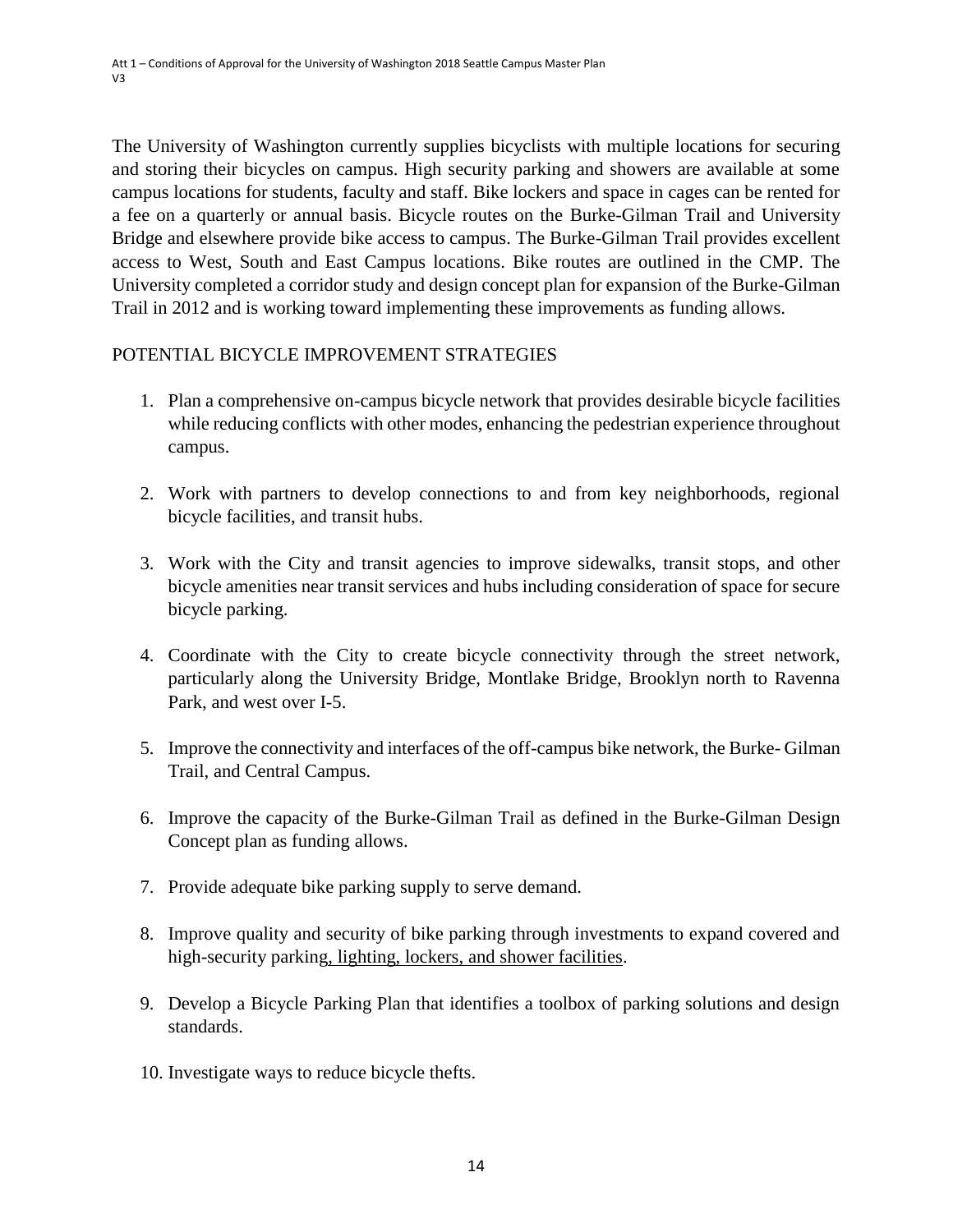- 11. Encourage transit agencies to identify strategies for accommodating increased bicycle travel demand on transit.
- 12. Consider integrating programs (like future bike share and secure bike parking) into the U-PASS and work with partner agencies to expand these mobility options with connections to transit hubs and other campus destinations.

**50**. Page 244: Amend the second paragraph under "Shorelines" (including the addition of a footnote) to recognize that any amendment to the Shoreline Master Program must be made by the City Council and approved by the Washington State Department of Ecology:

The Shoreline Management Act (SMA) regulates development, uses, and modifications of shorelines of the state in order to protect the ecological functions of shoreline areas, encourage water-dependent uses, provide for maximum public access, and preserve, enhance, and increase views of the water. The City of Seattle has adopted implementing regulations for the Shoreline Management Act for development and use of shorelines within the City limits. The City's shoreline regulations, called its Shoreline Master Program (SMP), are currently found in SMC Chapter 23.60A. There are currently three shoreline environments within the MIO: the Conservancy Preservation environment, the Conservancy Management environment, and the Urban Commercial environment, as shown on pages 110 to 111. The University follows applicable SMP regulations for University development proposed within the shoreline. The applicable regulations are will be those in effect on the date of adoption of this Master Plan if: (1) the City amends the SMP to so provide; and (2) the Washington State Department of Ecology approves that amendment.<sup>13</sup> If those conditions are not met, the applicable regulations will be those applied pursuant to City and Washington vested rights law. For existing buildings within the shoreline environment, regular repair, maintenance and restoration is allowed, provided such activity is consistent with the SMP.

<sup>13</sup> As of the date the University submitted a final draft of this Master Plan to the City Department of Construction and Inspections, SMC 23.60A.016.D stated: "Nothing in this Chapter 23.60A changes the legal effect of existing approved Major Institution Master Plans adopted pursuant to Chapter 23.69 or Ordinance 121041."

**51**. Page 246: Amend the first sentence of the third paragraph under "Structure Height Limits":

All development within the Shoreline District, which is all development within 200 feet of the shoreline and associated wetlands, is restricted to a the maximum building height of 30 feet specified in SMC Chapter 23.60A.

**52**. Page 254: Insert a sentence after "Definitions" and before "Development":

Where a conflict exists between the definitions in this Plan and those in SMC Chapter 23.84A or SMC Chapter 23.86, the definitions in this Plan shall apply.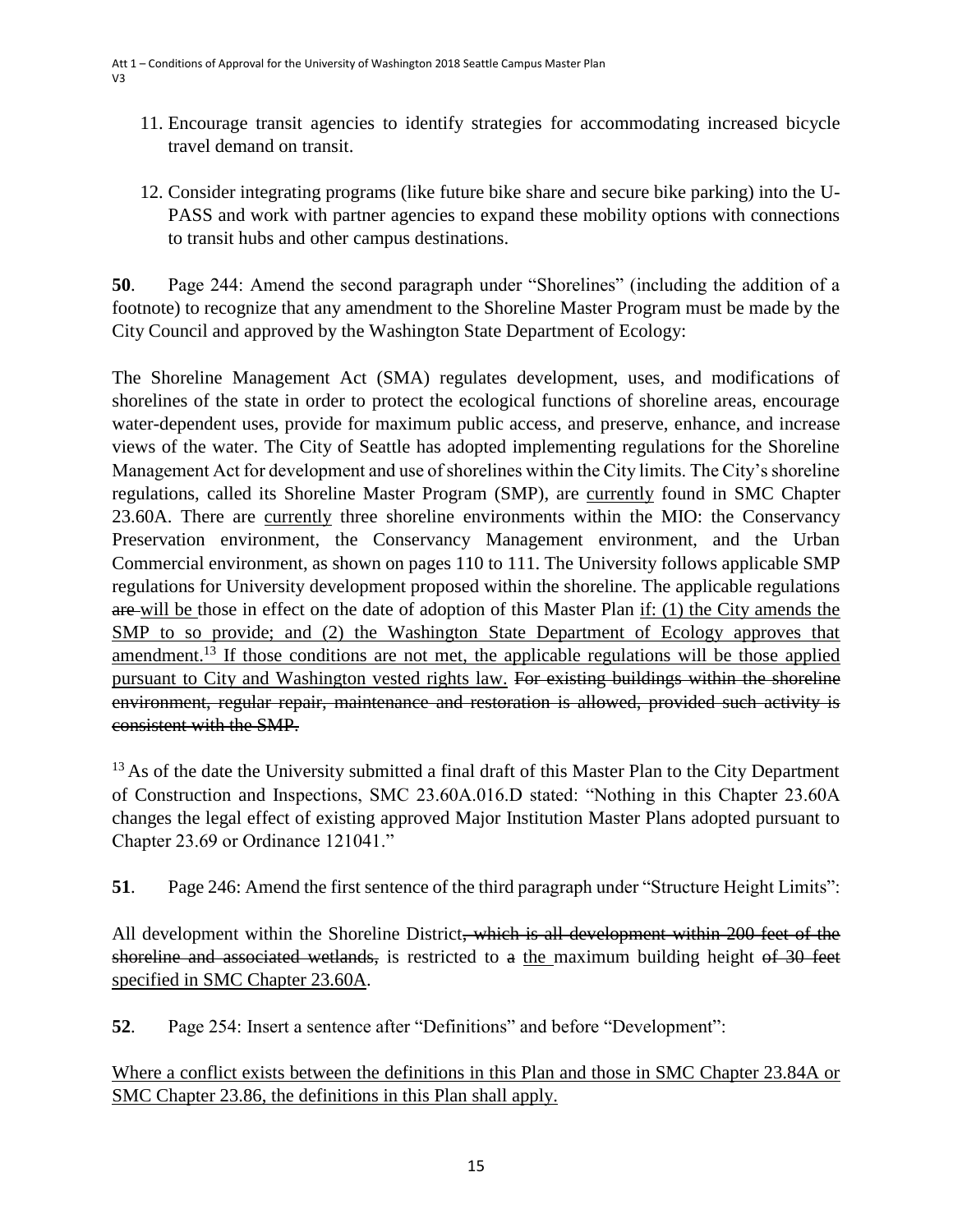**53**. Page 255: Amend the paragraph under "MIO" to accurately reflect legislative history:

The Major Institutional Overlay (MIO) boundary defines the extent of the campus that is governed by the City-University Agreement, and the development standards defined within this CMP. The MIO boundary was established by  $\Theta$ Ordinance 112317 and subsequently amended.

**54**. Page 104: clarify how waterfront trail relates to Shoreline Public Access Plan by revising the text in the last bullet point on the page to say:

The University has proposed a Shoreline Public Access Plan as part of the CMP that incorporates and supports the continuous waterfront trail. The trail's design will incorporate the Access Plan improvements that relate to the trail shown on pages 108-111. Refer to those pages 108 to 111 for more information about the Shoreline Public Access Plan.

**55**. Page 108: Delete the following paragraph, because commercial uses are not public access uses.

Commercial water-dependent uses, including moorage for private boats and boat rentals, may be included in the Urban Commercial shoreline in West Campus where their requirements do not conflict with the water-dependent uses of the College of Ocean and Fishery Sciences or limit public access to the waterfront. Potential uses could include a passenger ferry dock. Uses which would require additional single purpose public parking shall be discouraged.

**56**. Delete the following statement on page 108, at the end of the South Campus discussion:

The public dock in South Campus would be removed.

**57**. Page 108: Clarify the approval process for the Shoreline Public Access Plan in the introduction:

This section provides the University's Shoreline Access Plan. It is a combination of both existing and new elements. Please refer to pages 48 and 49 for information on existing shoreline access conditions. It shall be binding upon University development within the shoreline district when the City approves the Access Plan pursuant to SMC 23.60A.164.K. It is a combination of both existing and new elements. Please refer to pages 48 to 49 for information on existing shoreline access conditions. Any modifications to the Shoreline Access Plan will be processed pursuant to the City-University Agreement's provisions for amendments to the CMP.

**58**. Page 240: Add text to the end of the final paragraph under the heading "Continuous Waterfront Trail":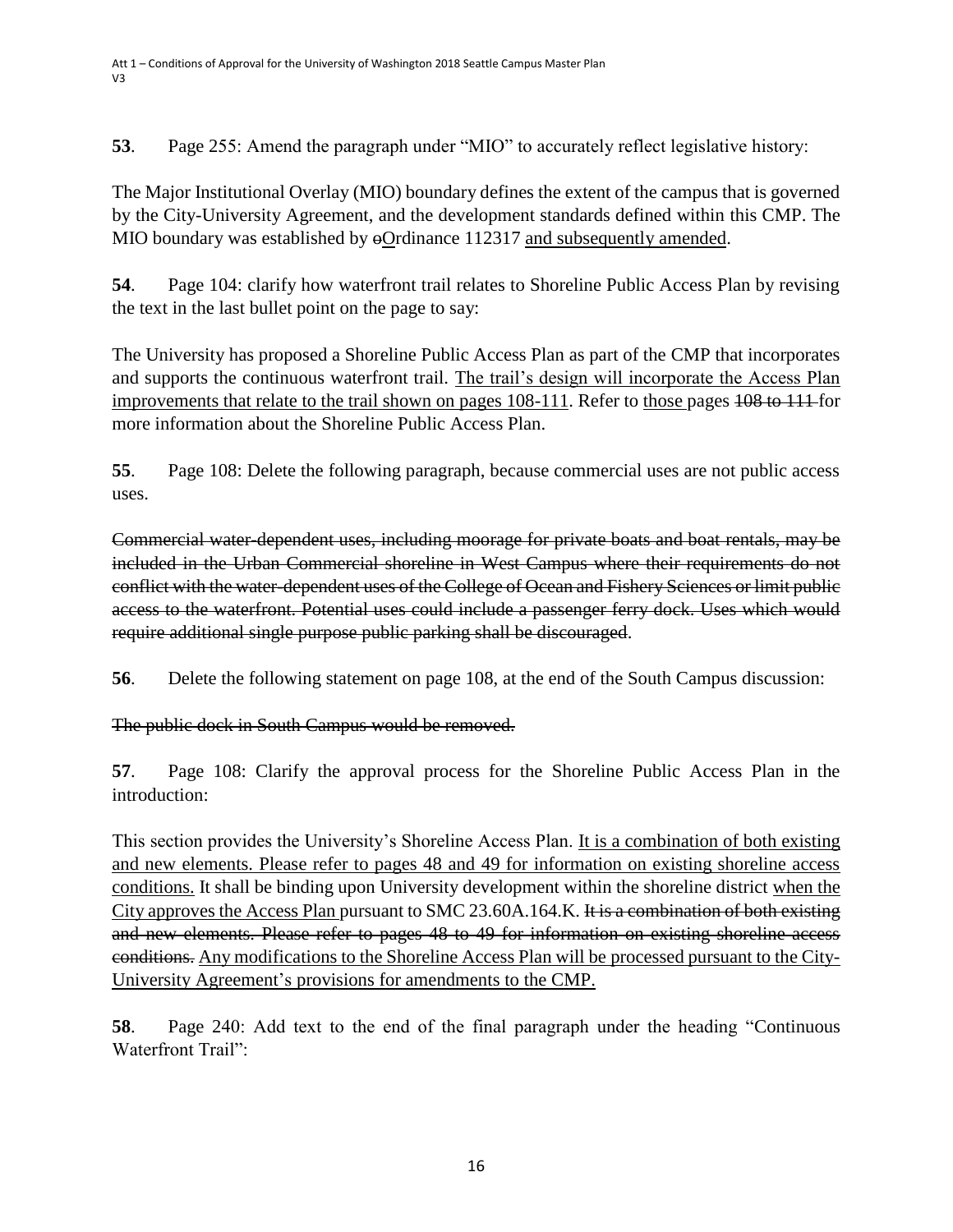The University has proposed a Public Access Plan as part of the CMP that supports the continuous waterfront trail. Refer to pages 108 to 111 for more information about the Public Access Plan. The continuous waterfront trail design and implementation plans will show the existing and proposed shoreline public access plan improvements documented on pages 108-111 that are part of the trail.

**59**. Page 109: Add the following after the recommended text regarding the continuous waterfront trail:

## Boat Launch Access Points

The design and implementation plan will evaluate the need for new hand-carry boat launch access points and will provide for additional signage for all existing and proposed boat launch access points.

**60**. Prior to issuance of any demolition, excavation, shoring, or construction permit in West, South, or East Campus, provide a Construction Management Plan that has been approved by SDOT.

The submittal information and review process for Construction Management Plans are described on the SDOT website at: <http://www.seattle.gov/transportation/cmp.htm>

**61**. Pages 234-237: Amend Tables 14 – 17 to list the year of construction for all existing buildings on identified development sites.

**62**. If SDOT determines that new traffic signals are warranted at the following intersections while the Master Plan is in effect, the University will pay the indicated proportional share of the cost of the new signals: University Way NE/NE 41st Street, 24.5%; and 6th Avenue NE/NE Northlake Way, 15.1%. The University will have one year following delivery of an itemized accounting from SDOT of the new signal cost for an intersection to pay its indicated share for that intersection. The amount of new signal cost for which the University will be required to contribute a proportional share will not exceed \$500,000 per intersection (adjusted upward by 3.5% annually from the date of final CMP approval to the date the University receives the accounting for the relevant intersection).

**63**. The University will contribute 9% of the costs of ITS improvements at the time of ITS implementation within the primary impact zone, and 3.3% of the costs of ITS improvements at the time of ITS implementation within the secondary impact zone. The University's contribution will be capped at \$1.6 million for ITS improvements in the primary impact zone, and \$293,000 for ITS improvements in the secondary impact zone. Both caps will be adjusted upward by 3.5% annually from the date of final CMP approval until the delivery to the University of an itemized accounting of improvement costs from SDOT. The University will have one year following delivery of an itemized accounting of improvement costs from SDOT to pay its contribution.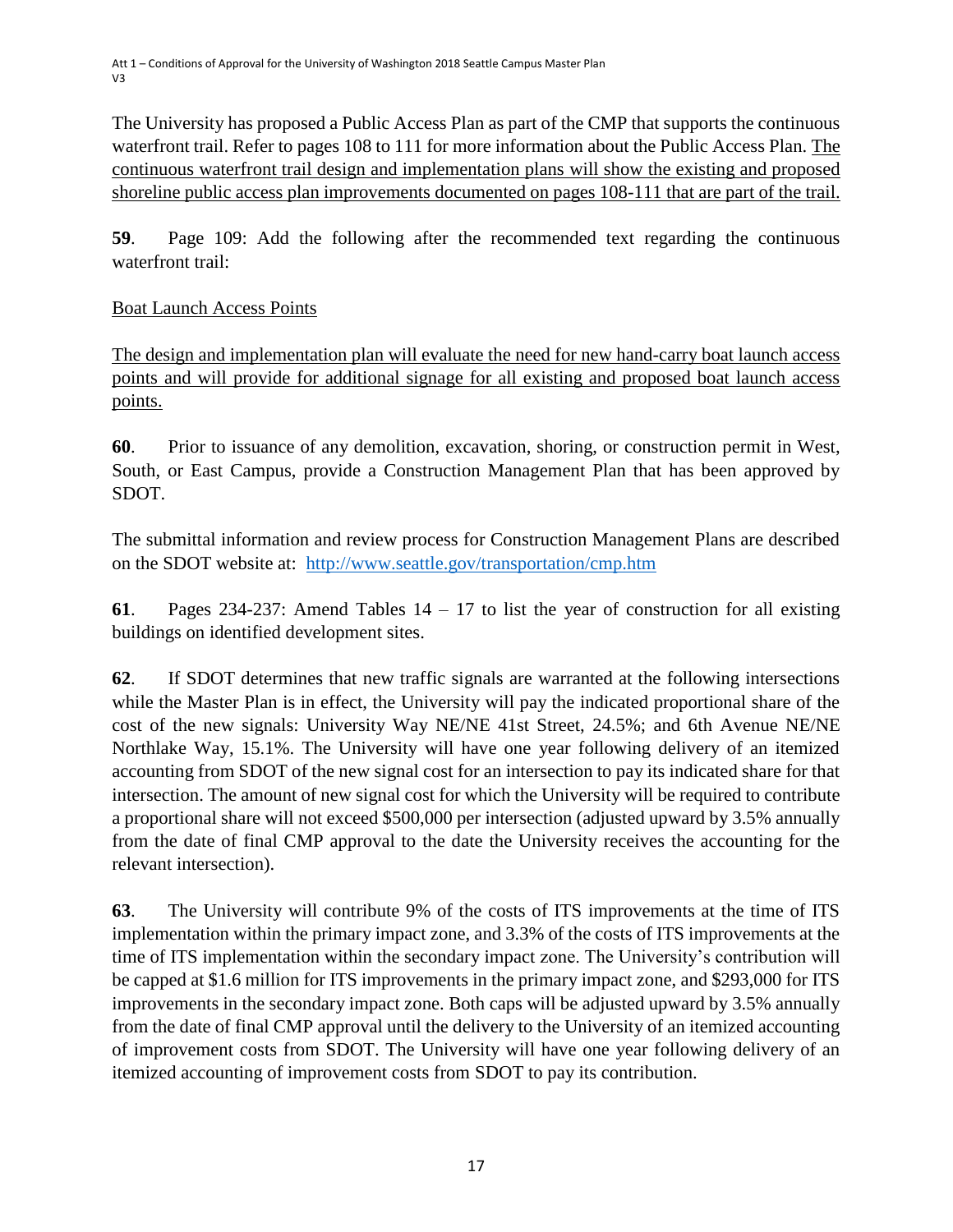**64**. Upon development of six million net new square feet, the University will measure the demand-to-capacity ratio on routes serving Campus Pkwy near Brooklyn Ave NE. If the ratio on a route exceeds 96 percent, the University shall pay King County-Metro the operating costs for two additional bus transit coaches in both the AM and PM peak hours to provide additional capacity on routes serving Campus Pkwy near Brooklyn Ave NE. Operating costs for each additional bus transit coach is defined as the cost of the driver and the costs of maintenance and repairs.

**65**. The University shall fund capital improvements, proposed by SDOT in consultation with the University, to improve transit performance within the Primary and Secondary Impact Zones. Payments are due by the following dates or prior to completion of the following development increments, whichever occurs first:

- 1: Issuance of certificates of occupancy for 500,000 net new gross square feet or by January 1, 2023: \$2.5 million
- 2. Issuance of certificates of occupancy for 1 million net new gross square feet or by January 1, 2026: \$2.5 million
- 3. Issuance of certificates of occupancy for 1.5 million net new gross square feet or by January 1, 2029: \$2.5 million
- 4. Issuance of certificates of occupancy for 2 million net new gross square feet or by January 1, 2032: \$2.5 million
- 5. Issuance of certificates of occupancy for 2.5 million net new gross square feet or by January 1, 2035: \$2.7 million

Payments are listed in 2017 dollars but will be adjusted upward by 3.5 percent on January 2 of each year to account for inflation. If the University develops significantly less square footage per phase than the amount described above, the University and the City may negotiate in good faith to adjust the payment schedule.

**66**. The University shall dedicate space at new developments adjacent to existing and future Link light rail stations and RapidRide stops to better accommodate higher volumes of transit riders, provide better connections between modes, accommodate shared mobility services, and provide transportation information related to travel and transfer options.

**67**. The University shall upgrade the campus gateway at 15th Ave NE/NE 43rd Street as adjacent sites redevelop to comply with the Americans with Disabilities Act, and, without undertaking an obligation to act, consult with SDOT to identify opportunities to implement the U District Urban Design Framework streetscape concept plan connection between this campus entrance and the new U District light rail station.

**68**. The University shall expand, or pay SDOT for transit stop expansion, at 15th Avenue NE/NE 42nd Street and NE Pacific Street/15th Avenue NE as part of the NE 45th St/15th Ave NE/NE Pacific St RapidRide implementation.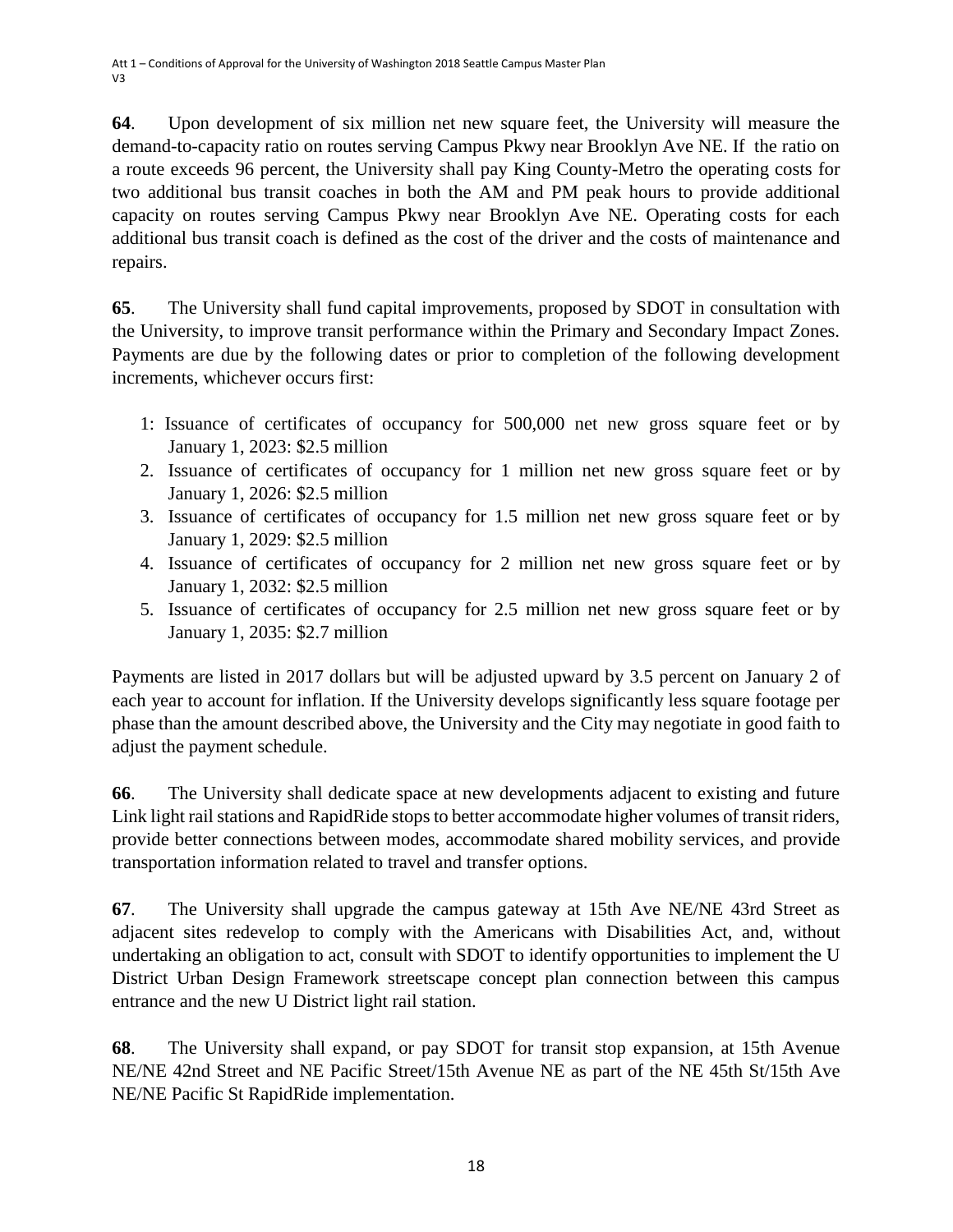**69**. The University shall separate pathways for bicyclists and pedestrians on the Burke-Gilman Trail through the campus, and install lighting following the University's Facilities Design Guidelines and Campus Illumination Study, or successor documents, by 2024.

**70**. The University shall widen the Burke-Gilman Trail between Brooklyn Avenue NE and 15th Avenue NE (the Garden Reach) by 2028 or when site W27 develops. The University shall widen the Burke-Gilman Trail north of Rainier Vista (the Forest Reach) when sites C8 or C10 develop, or as opportunities permit.

- **71**. The existing trip cap shall be maintained.
- **72**. The University shall correct for typographical errors in the Master Plan as follows:
	- a. Page 8, first sentence in top of third column: in the Development Standards Chpater **Chapter**
	- b. Page 27, last sentence: For underlying zoning within the University's MIO boundary, please refer to the City of Seattle's Official Zoning Map, copies of which are included on pages 290 and 291 (Figures 201-204).
	- c. Page 71, graphic change: remove extra line break before "Figure 55."
	- d. Page 94, last bullet: Please reference the Project Review and Design Guidance chapter section on page 156.
	- e. Page 103, open space commitment text: The land inside the dotted line in Figure 98 is preserved for a future open space in Central Campus and East Campus, but is not intended to be completed within the 10-year conceptual plan.
	- f. Page 126, Transfer of Development Capacity: The growth allowance may be moved between development sites and between sectors as outlined on page 255 233 of the Development Standards chapter.
	- g. Page 130, second to last paragraph: For more information about partnership space needs, please refer to the space needs section on pages 34 through 35.
	- h. Page 154, second paragraph: Registered State and Federal Historic Buildings are identified  $\frac{1}{2}$  in on page 92 (Figure 78).
	- i. Page 157, first sentence: The maps on pages  $174$ ,  $189-195$ ,  $208$ , and  $226$  (Figures 137, 157, 169, and 185) identify priority pedestrian connectors….